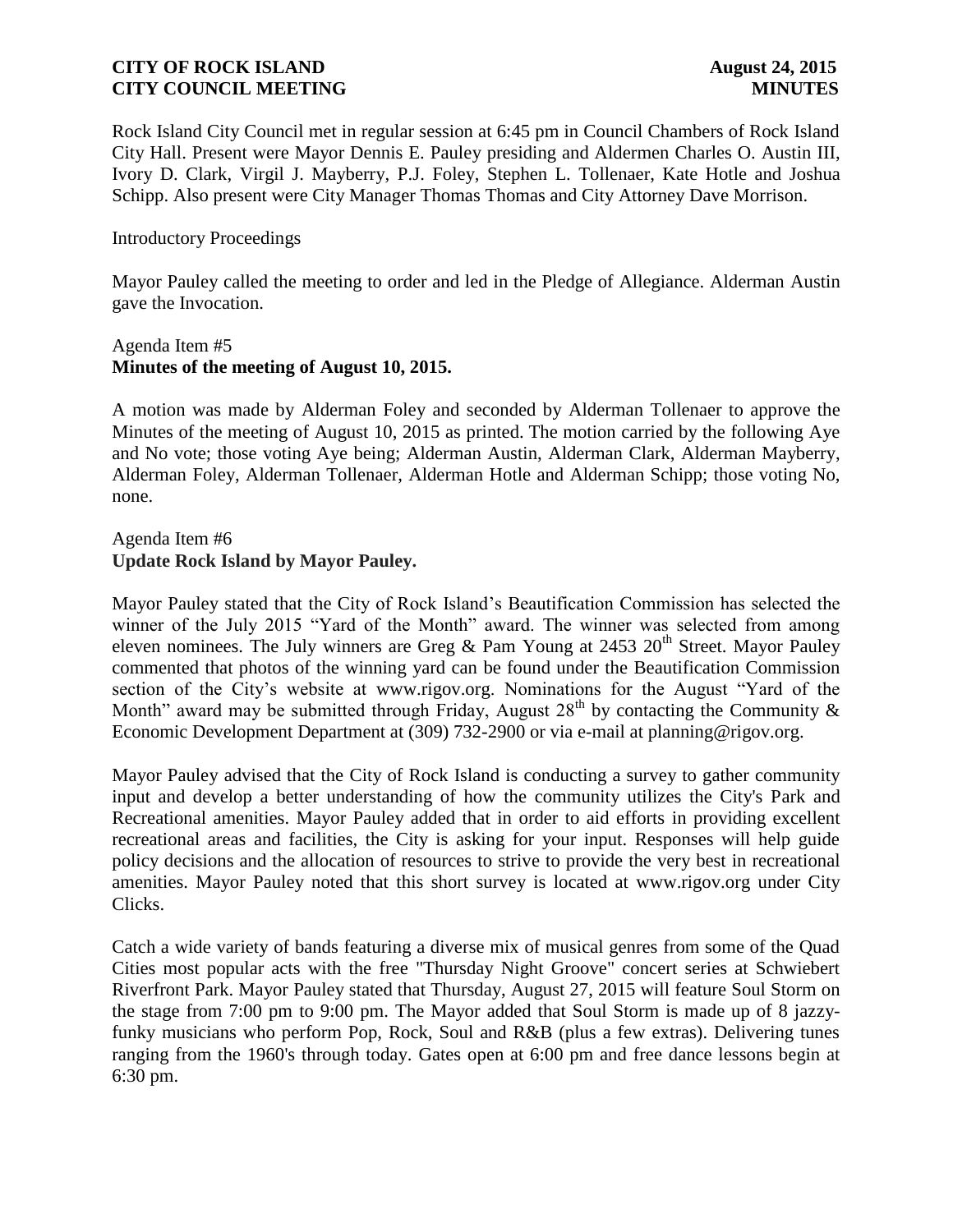Professional kart racing, food, beverages and family activities will take place during Rock Island Grand Prix on Saturday, September 5 and Sunday, September 6 in The District in downtown Rock Island. Mayor Pauley stated that weekend activities run from 8:00 am to 5:30 pm. Mayor Pauley added that this event is presented in conjunction with the Rock Island Grand Prix Athletic Association Inc. Admission is free to all the races. For more information, go to www.rockislandgrandprix.com.

Mayor Pauley advised that the  $31<sup>st</sup>$  annual Rock Island Labor Day Parade is scheduled for Monday, September 7. Staging for the parade begins at 8:30 am in the area around Washington Junior High School, located at 33<sup>rd</sup> Street and 18<sup>th</sup> Avenue. Mayor Pauley commented that the parade starts promptly at 9:30 am and travels west along 18<sup>th</sup> Avenue, turns south at 24<sup>th</sup> Street, then west on  $25<sup>th</sup>$  Avenue, and disbands into the Rock Island High School lots on  $25<sup>th</sup>$  Avenue. Mayor Pauley stated that there is still time to register if you would like to be in the parade. Contact Linda Mohr at 732-2012 for more information.

Mayor Pauley stated that the Rock Island County NAACP is inviting the public to participate in the Community Day Celebration and Resource Fair taking place at the Martin Luther King Community Center, Saturday, September 12, 2015 from 12:00 pm to 4:00 pm. The Mayor indicated that the afternoon will include children jumpy games, bingo, food, music by DJ Swift, and more. There will be a brief program at 1:30 pm. For more information, contact Ametra Carrol-Castaneda at (309) 373-1202.

#### Agenda Item #7

# **Presentation of the 2015 Citizen of the Year Awards by members of the Citizen of the Year Committee and Mayor Pauley.**

Citizen of the Year Committee member Grace Shirk and Mayor Pauley approached the podium. Ms. Shirk discussed the Citizen of the Year selection process and noted that the overall winner will be the Grand Marshal of the Labor Day Parade, which will be held on Monday, September 7, 2015.

The honorees in each category were introduced by a member of the current committee.

The honorees of the 2015 Citizen of the Year are as follows:

**Business**: LeFigaro Restaurant (Therese and Rachid Bouchareb) - Introduced by Alderman Joshua Schipp/Co-Chairman of the 2015 Citizen of the Year Committee.

**Professional**: Brandy Donaldson (co-winner) - Introduced by Alderman Kate Hotle/Co-Chairman of the 2015 Citizen of the Year Committee.

**Professional**: Lee Schenck (co-winner) - Introduced by Louis Alongi, committee member.

**Education**: Nicole Melody - Introduced by Louis Alongi, committee member.

**Organization**: Ballet Quad Cities - Introduced by Alderman Joshua Schipp/Co-Chairman of the 2015 Citizen of the Year Committee. Joedy Cook accepted the award.

**Individual**: John McEvoy and William DeVrieze (co-nominees) - Introduced by Grace Shirk, committee member.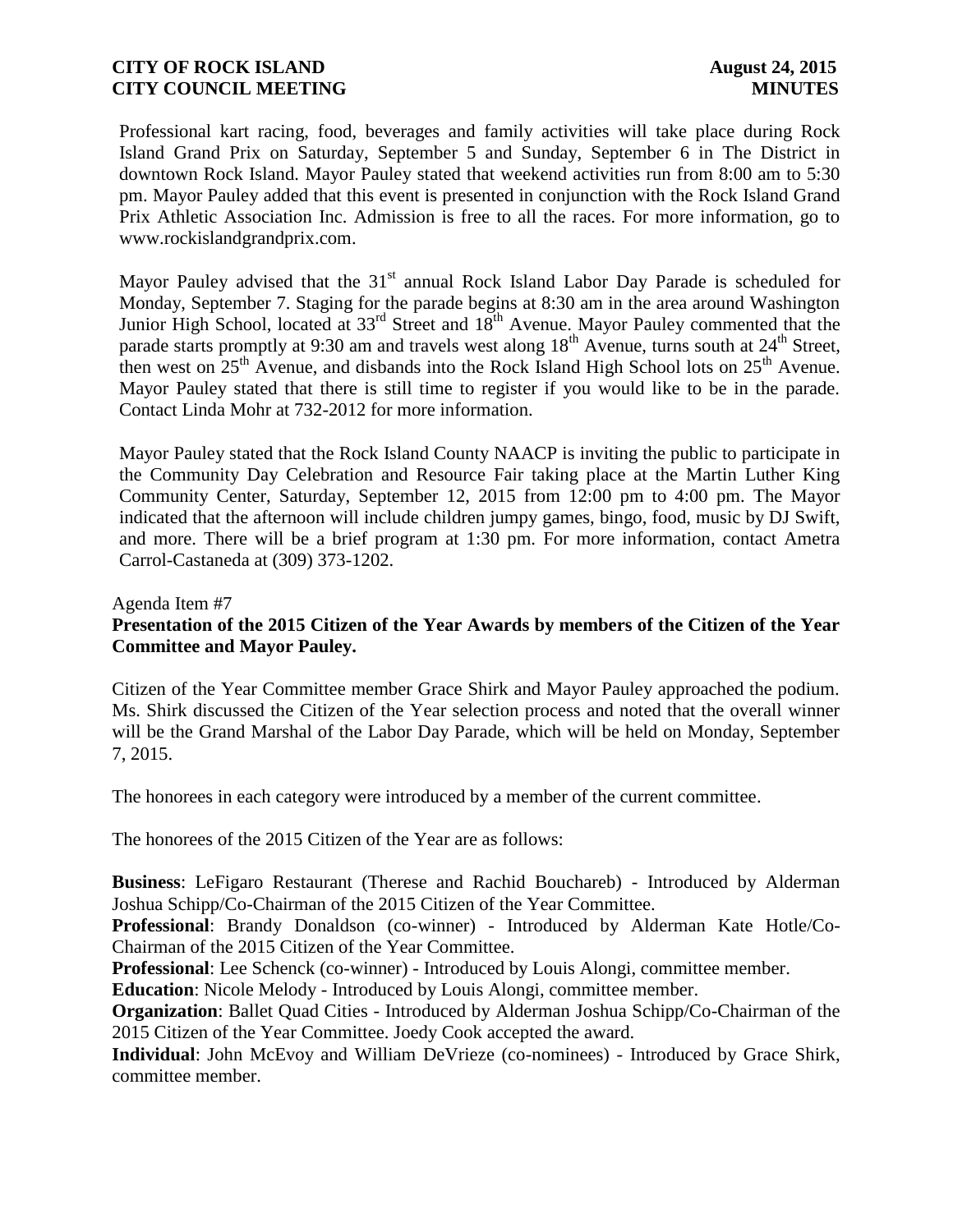**City Employee**: Nancy Blair - Introduced by Alderman Kate Hotle/Co-Chairman of the 2015 Citizen of the Year Committee.

**Youth**: Amy and Amber Haskill - Introduced by Alderman Kate Hotle/Co-Chairman of the 2015 Citizen of the Year Committee.

**Honorary**: Bill Wundram - Introduced by Grace Shirk, committee member.

Grace Shirk announced that Amy and Amber Haskill were the overall winning recipients of the 2015 Citizen of the Year Award. Amy and Amber Haskill accepted the award. Ms. Shirk reviewed the reasons for Amy and Amber Haskill's nomination and selection by the committee. It was noted that Amy and Amber Haskill will be the Grand Marshals of the Labor Day Parade.

The 2015 Citizen of the Year Award winners had their pictures taken with Mayor Pauley.

# Agenda Item #8 **Presentation of Tell on Your Neighbor Awards by the Beautification Commission.**

Mayor Pauley stepped forward and Beautification Commission member Bob Towler joined Mayor Pauley at the podium to present the Tell on Your Neighbor Awards. Mr. Towler stated that this is the 41<sup>st</sup> annual Tell on Your Neighbor contest. It was noted that the purpose of the contest is to recognize residents who show pride in their homes and neighborhoods by keeping neat and well maintained yards. It was noted that a slide presentation of the winning yards accompanied the awards ceremony.

Mayor Pauley then named the recipients of the Residential Beautification Award. The winners are as follows: Stephen Andich, Therese Bauwens, Diane Breckle, Christopher Browne, Selma and Richard Field, Rodney and Drena Gittings, Paula Glessner, Danielle and Greg Hansen, Lukeya J. Haymon, Robert and Leu Huffman, Marlyn and Timothy Jacks, Steven W. Johnson, Cynthia and Joseph Jones, Mark Kainu, Courtney and Casey Kenney, Lenore and Mike Knock, Jeffrey and Marsha Langston, Willie Morrow, Javier Perez and Kristen Glass Perez, Jana and James Pitlik, Karla Reeder, Cynthia Sackfield, Mike and Tracey Schulte, Rusty and Tina Schuermann, Rev. Dr. Barrion Staples and Min. Jennifer Staples, Kathy and Gale Stombaugh, Leslie Swords, Ranae and Mike Warner, Carol Reilly and Alicia White, and Eric Wood.

After the awards, pictures were taken with Mayor Pauley.

### Agenda Item #9 **Proclamation declaring [Sunday, August 30, 2015 as Standing United Against Hate Day.](http://rigov.org/DocumentCenter/View/8773)**

Mayor Pauley read the proclamation. Richard Hendricks and Brandy Donaldson accepted the proclamation. Mr. Hendricks stated that this is an unprecedented event as we are having it at four different sites by the river. Mr. Hendricks commented that everyone can come together as a community and stand up against hate. Mr. Hendricks encouraged everyone to come to the event at 5:00 pm at Sunset Marina Park on Sunday, August  $30<sup>th</sup>$ .

Ms. Donaldson stated that anyone that wants to see an end to hate in our community and support unity and love, then this is an event that everyone in the Quad Cities can participate in.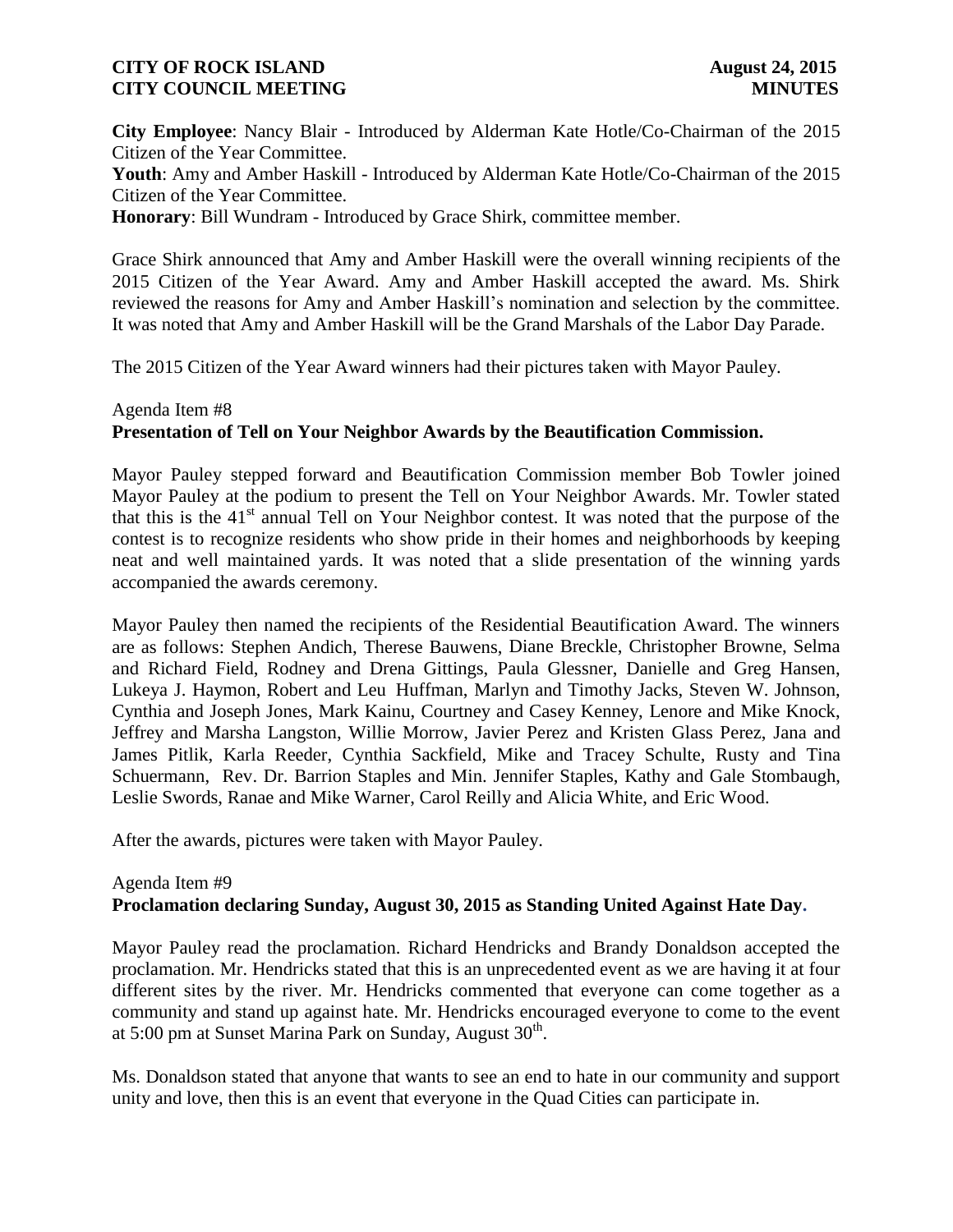#### Agenda Item #10 **Proclamation declaring September 2015 as Hunger Action Month.**

Mayor Pauley read the proclamation. Michael Miller accepted the proclamation. Mr. Miller stated that so many people go hungry in a country that throws away so much food. Mr. Miller added that there are 132,000 people in eastern Iowa and western Illinois that do not have access to enough food. Mr. Miller commented that this country throws away 33 million tons of food each year. Mr. Miller advised that River Bend Foodbank is all about rescuing food and it can be donated for lots of reasons. Mr. Miller noted that last year, River Bend Foodbank distributed 7.3 million meals at no charge to the community. Mr. Miller advised that Hunger Action Month is an opportunity to raise awareness to the community of the problem of hunger. Mr. Miller further discussed this item.

#### Agenda Item #11

#### **An Ordinance authorizing the issuance of General Obligation Bonds, Series 2015A for financing the new police station project, public safety equipment and street improvements.**

Alderman Clark moved and Alderman Hotle seconded to pass the ordinance.

Finance Director Cynthia Parchert introduced Kevin McCanna, President of Speer Financial, Inc.

Mr. McCanna advised that there were five bidders on the bonds this morning, and the best bids came in under 3.0%. Mr. McCanna added that the City's Aa2 high rating was confirmed. Mr. McCanna noted that the bidding is done on an internet program. Mr. McCanna stated that Robert W. Baird put in the best bid of 2.97%. Mr. McCanna commented that they were able to move the bonds around a little bit because the rates came in so low; it was revised down to 2.95%. Mr. McCanna stated that it was a very good sale for the City.

After discussion, the motion carried by the following Aye and No vote; those voting Aye being; Alderman Austin, Alderman Clark, Alderman Mayberry, Alderman Foley, Alderman Tollenaer, Alderman Hotle and Alderman Schipp; those voting No, none.

#### Agenda Item #12

### **A Special Ordinance providing for the donation of City-owned properties at 1625 7th Street, 1628 8th Street, 715 12th Avenue, 602 8th Street, 720 13th Street, 1625 12th Street, 918- 920 6th Avenue, 1112 18th Avenue and 3337 7 ½ Avenue to GROWTH**.

It was moved by Alderman Austin and seconded by Alderman Schipp to consider, suspend the rules and pass the ordinance. The motion carried by the following Aye and No vote; those voting Aye being; Alderman Austin, Alderman Mayberry, Alderman Foley, Alderman Tollenaer, Alderman Hotle and Alderman Schipp; those voting No, none. Alderman Clark abstained.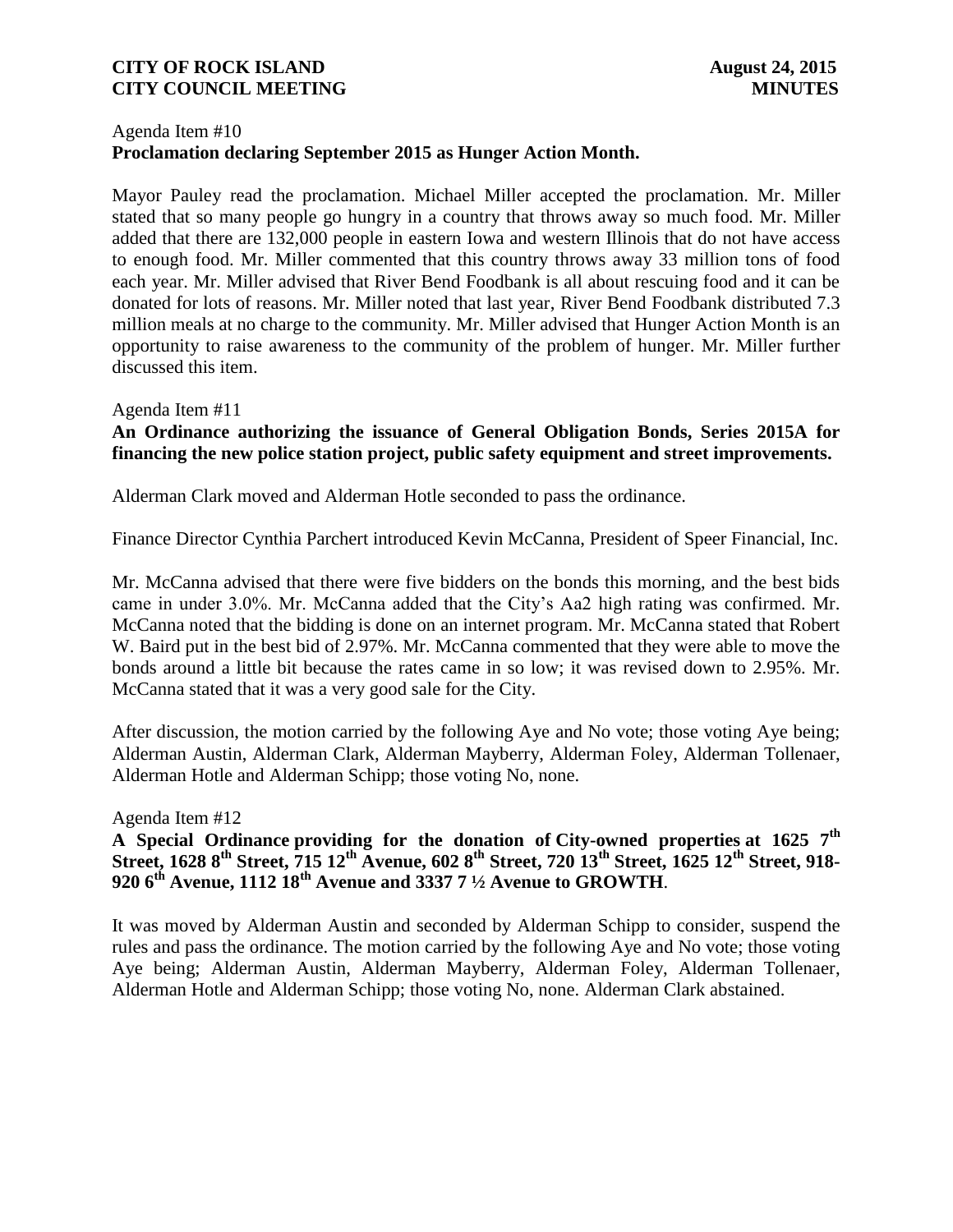#### Agenda Item #13

# **A Special Ordinance removing a handicapped parking space at 2355 39th Street.**

Alderman Tollenaer moved and Alderman Hotle seconded to consider, suspend the rules and pass the ordinance. The motion carried by the following Aye and No vote; those voting Aye being; Alderman Austin, Alderman Clark, Alderman Mayberry, Alderman Foley, Alderman Tollenaer, Alderman Hotle and Alderman Schipp; those voting No, none.

#### Agenda Item #14

### **A Special Ordinance establishing a handicapped parking space on 41st Street and 14th Avenue by the side door of the Corner Tap located at 4018 14th Avenue.**

It was moved by Alderman Tollenaer and seconded by Alderman Hotle to consider, suspend the rules and pass the ordinance. The motion carried by the following Aye and No vote; those voting Aye being; Alderman Austin, Alderman Clark, Alderman Mayberry, Alderman Foley, Alderman Tollenaer, Alderman Hotle and Alderman Schipp; those voting No, none.

#### Agenda Item #15 **CLAIMS**

It was moved by Alderman Austin and seconded by Alderman Schipp to accept the following reports and authorize payments as recommended. The motion carried by the following Aye and No vote; those voting Aye being; Alderman Austin, Alderman Clark, Alderman Mayberry, Alderman Foley, Alderman Tollenaer, Alderman Hotle and Alderman Schipp; those voting No, none.

a. Report from the Human Resources Department regarding payment in the amount of \$12,841.60 to Pappas, Davidson, O'Connor and Fildes, P.C. for legal services rendered for the month of June 2015.

b. Report from the Public Works Department regarding payment in the amount of \$57,436.37 to Peterson Parking Lot Striping for the 2015 Pavement Marking Program project 2749 and the  $11<sup>th</sup>$  Street Sidewalk project.

c. Report from the Public Works Department regarding payment #1 and final in the amount of \$67,238.10 to NuCoat Sealing, LLC for the 2015 Street Joint and Crack Sealing Program project.

Agenda Item #16

**Claims for the weeks of August 7 through August 13 in the amount of \$2,393,942.58 and August 14 through August 20 in the amount of \$871,210.10 and payroll for the weeks of August 3 through August 16 in the amount of \$1,462,222.29.** 

Alderman Foley moved and Alderman Hotle seconded to allow the claims and payroll. The motion carried by the following Aye and No vote; those voting Aye being; Alderman Austin,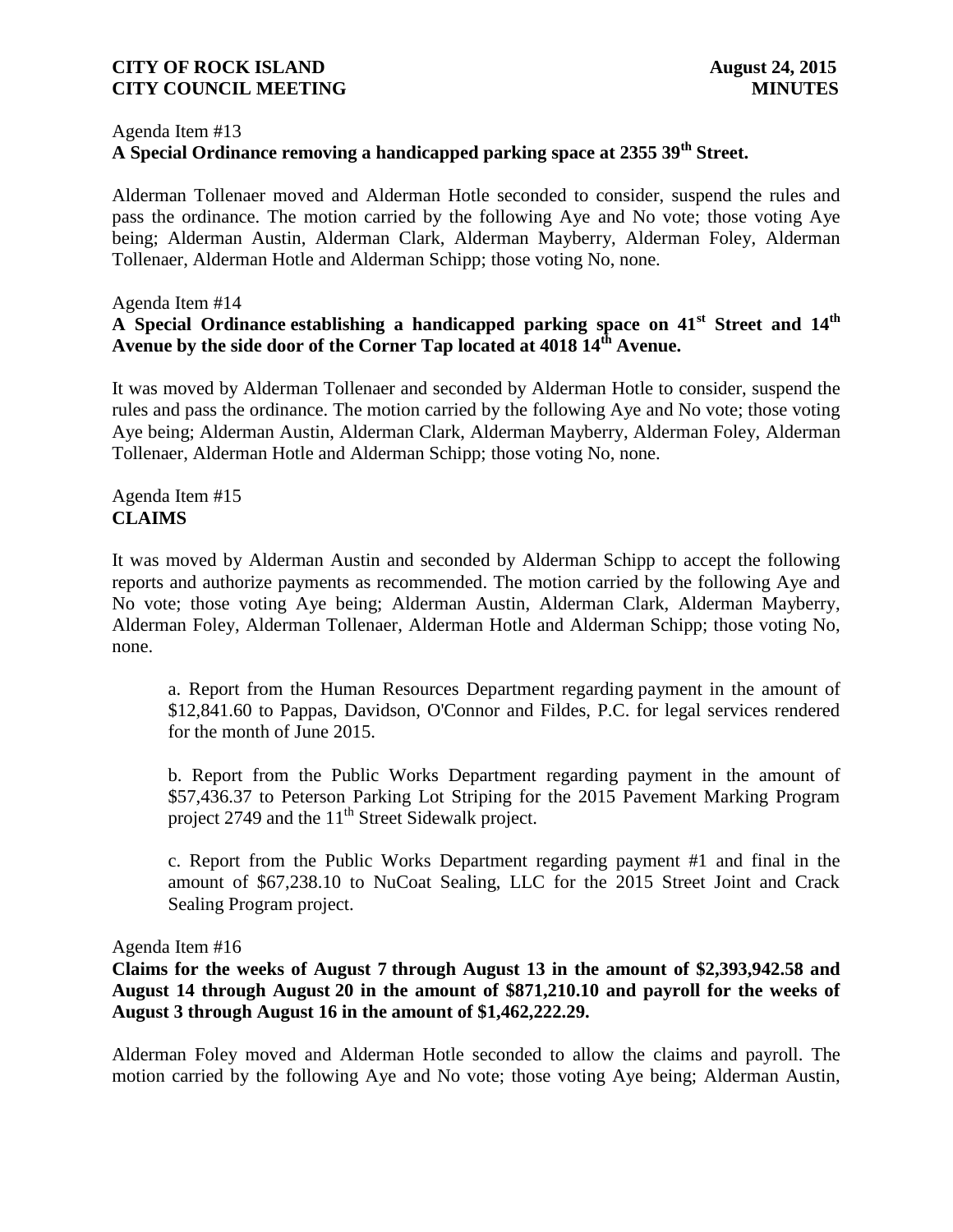Alderman Clark, Alderman Mayberry, Alderman Foley, Alderman Tollenaer, Alderman Hotle and Alderman Schipp; those voting No, none.

### Agenda Item #17 **Purchase Card Claims for the month of July in the amount of \$57,674.15.**

It was moved by Alderman Hotle and seconded by Alderman Schipp to approve the purchase card claims. The motion carried by the following Aye and No vote; those voting Aye being; Alderman Austin, Alderman Clark, Alderman Mayberry, Alderman Foley, Alderman Tollenaer, Alderman Hotle and Alderman Schipp; those voting No, none.

#### Agenda Item #18

**Report from the Community and Economic Development Department regarding the purchase of the sculpture Collapsing Wormhole from artist Tommy Reife in the amount of \$4,799.50.** 

Alderman Hotle moved and Alderman Schipp seconded to approve the purchase as recommended. The motion carried by the following Aye and No vote; those voting Aye being; Alderman Austin, Alderman Clark, Alderman Mayberry, Alderman Foley, Alderman Tollenaer, Alderman Hotle and Alderman Schipp; those voting No, none.

Alderman Schipp commented that the sculpture is a beautiful piece of artwork.

#### Agenda Item #19

### **Report from the Public Works Department regarding bids for the joint purchase of utility supplies, recommending the bid be awarded to Utility Equipment for cut in valves in the amount of \$22,487.00.**

It was moved by Alderman Austin and seconded by Alderman Hotle to award the bid as recommended and authorize purchase. The motion carried by the following Aye and No vote; those voting Aye being; Alderman Austin, Alderman Clark, Alderman Mayberry, Alderman Foley, Alderman Tollenaer, Alderman Hotle and Alderman Schipp; those voting No, none.

#### Agenda Item #20

### **Report from the Public Works Department regarding a proposal from Symbiont for additional engineering services during the construction of the 6th Avenue Relief Sewer project in the amount of \$262,020.00.**

Alderman Tollenaer moved and Alderman Austin seconded to approve the proposal as recommended and authorize the City Manager to execute the contract documents.

Discussion followed. Alderman Schipp advised that he had concerns with this project in regards to safety and quality issues. Alderman Schipp added that the concerns are also in regards to Brandt's capacity to do this work. Alderman Schipp stated that there is a situation with this additional extension of nearly \$300,000.00 for what they are calling for, which is an additional safety inspector, 50 hour week, quality control testing and seven weeks of additional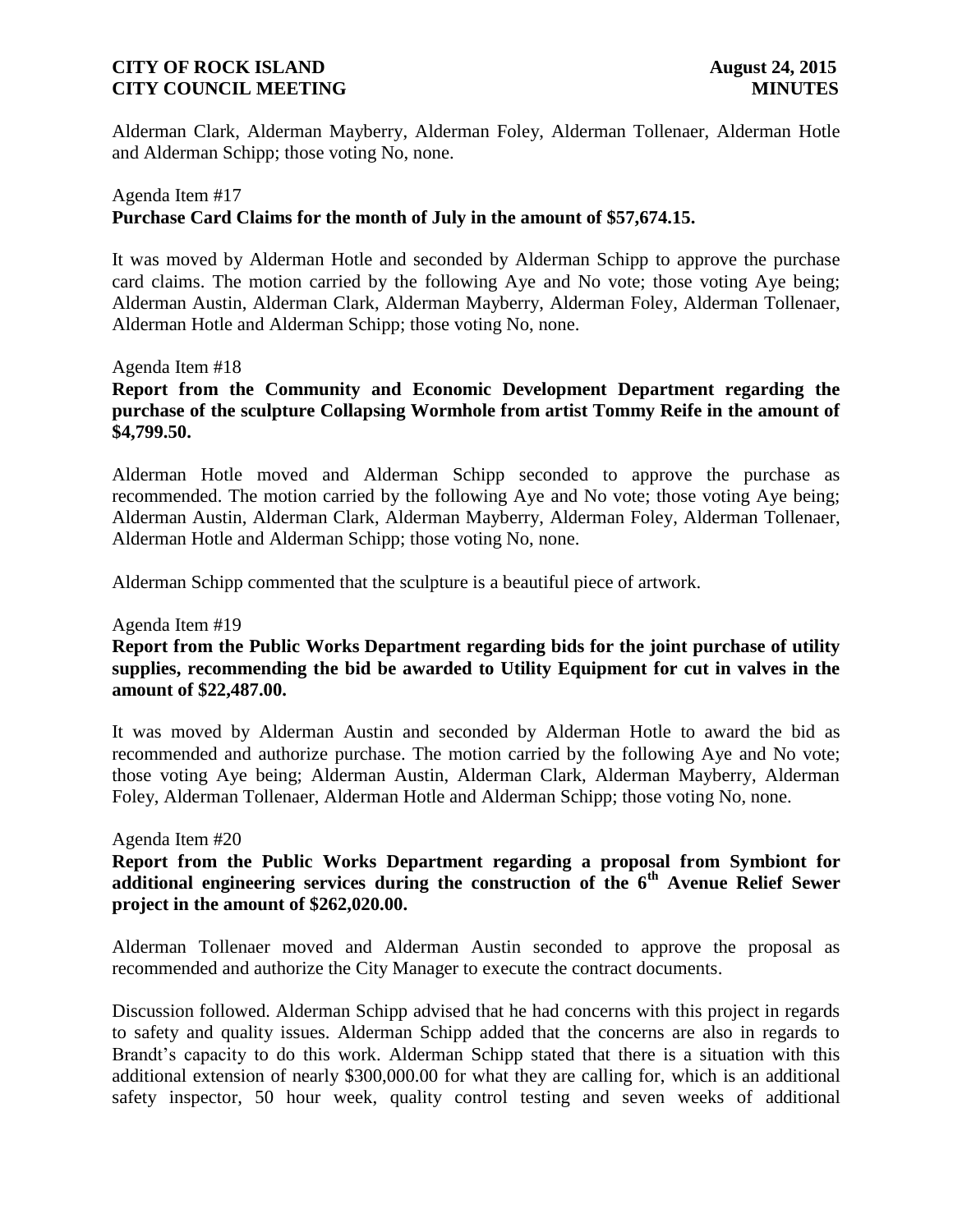construction observation. Alderman Schipp inquired as to where the City is at with this project in terms of cost and time from the original bid. Alderman Schipp added that details are needed on this issue and this item needs to be tabled.

Public Works Director Randy Tweet advised that he could get a full report on this item. Mr. Tweet stated that currently, everything is still on budget. Mr. Tweet pointed out that they found some additional things as they were digging underground; there were six water mains that were scheduled to be dead-ended, but it made more sense to connect them rather than have a dead-end main where there could be water quality issues. Mr. Tweet commented that these things added engineering costs to the project and several weeks to the project to get the work done. Mr. Tweet pointed out that Brandt submitted a revised schedule and they are currently on schedule; they are meeting all of the dates and it is still on budget.

Alderman Schipp had concerns about all of the changes to the contract.

Mr. Tweet indicated that the project was originally awarded in 2011 for \$300,000.00 and it was for design services; a year later, there was a \$40,000.00 amendment for some additional services and then a year ago, there was a \$600,000.00 project awarded for the construction services throughout the project. Mr. Tweet advised that it was the design first, then the additional design services and then the construction services.

Mr. Tweet and Council further discussed this item as it related to safety and cost concerning the project.

Mr. Dan Carothers of  $221 \, 34<sup>th</sup>$  Avenue stepped forward. Mr. Carothers voiced concerns in regards to this  $6<sup>th</sup>$  Avenue Relief Sewer project. Mr. Carothers requested that this item be tabled until critical information could be brought forward. Mr. Carothers had concerns about Symbiont and its affiliates in regards to the additional services, safety issues, cost, and the extended time component for completion of this project. Mr. Carothers also discussed alleged complaints as it related to Brandt Construction and the overall project.

Alderman Foley and Mr. Carothers discussed the various alleged complaints. Alderman Foley stated that he voted against Brandt a year ago when this project came up. Alderman Foley inquired as to whether Mr. Carothers had reported any of these alleged complaints to OSHA or the Department of Labor. Mr. Carothers stated yes and they have levied fines on them.

Alderman Foley inquired as to whether staff has heard from OSHA or the Department of Labor on these alleged complaints concerning this project.

City Attorney Morrison advised that he has not had any communication with either of the proper authorities on any complaints. City Manager Thomas stated that he hasn't heard of any complaints. Mr. Tweet advised that the Department of Labor has visited and found no violations. Council further discussed this issue.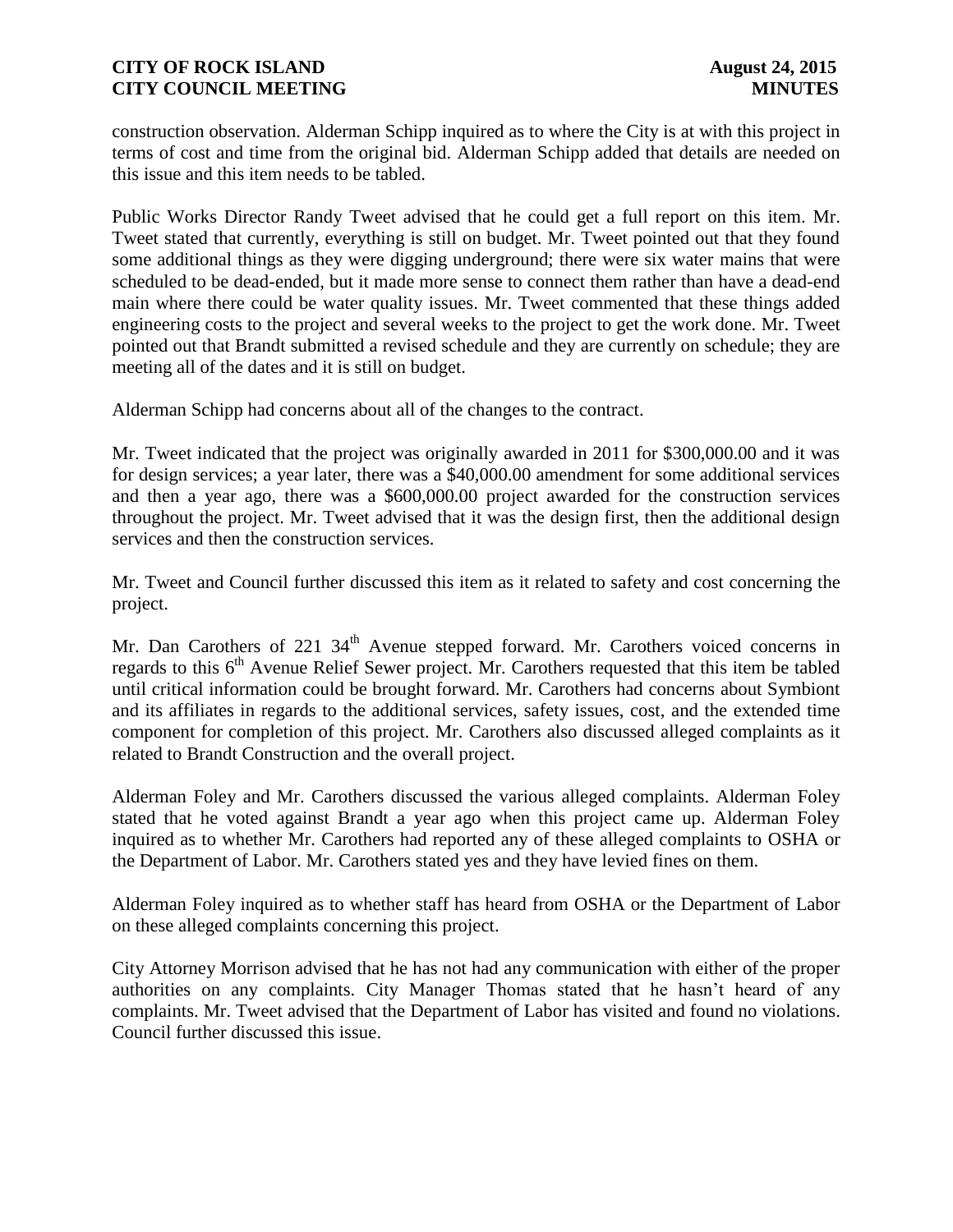Alderman Hotle stated that Council wants to make the best decision on what is best for the City and the budget. Council further discussed this issue as it related to various scenarios of what would happen if the project was not approved this evening.

After more discussion, Alderman Foley advised that he would like staff to look into whether or not any fines have been levied by OSHA or the Department of Labor. Council further discussed this issue.

After more discussion, the motion carried by the following Aye and No vote; those voting Aye being; Alderman Austin, Alderman Clark, Alderman Mayberry, Alderman Foley, Alderman Tollenaer and Alderman Hotle; those voting No, Alderman Schipp.

#### Agenda Item #21

### **Report from the Community and Economic Development Department regarding a development agreement with Jesse Mart at 722 11th Street.**

It was moved by Alderman Clark and seconded by Alderman Tollenaer to approve the agreement as recommended and authorize the City Manager to execute the contract documents.

Discussion followed. Alderman Tollenaer stated that this man is investing in the west side of Rock Island; it is a great thing. Alderman Tollenaer added that he will be supporting this item.

Alderman Austin inquired about the value of the rebate of the property taxes.

Community and Economic Development Director Jeff Eder advised that it would be in the \$40,000.00 range, but that is a staff estimate when looking at what other similar types of properties are taxed at with this type of investment.

Alderman Austin inquired as to whether there is a precedent for doing this type of property tax rebate for a project like this out of TIF funds. Mr. Eder advised that the City has done other project rebates out of TIF funds, but never with a gas station.

Alderman Foley stated that this is a great project on  $11<sup>th</sup>$  Street. Alderman Foley added that he was glad to see this revitalization of  $11<sup>th</sup>$  Street in the 1<sup>st</sup> Ward. Alderman Foley commented that he would support this project.

After more discussion, the motion carried by the following Aye and No vote; those voting Aye being; Alderman Austin, Alderman Clark, Alderman Mayberry, Alderman Foley, Alderman Tollenaer, Alderman Hotle and Alderman Schipp; those voting No, none.

#### Agenda Item #22

### **Report from the Finance Department regarding a contract with TekCollect, recommending to increase the current service contract for collection fees in the amount of \$13,750.00.**

Alderman Foley moved and Alderman Hotle seconded to approve the increase as recommended and authorize the City Manager to execute the contract documents.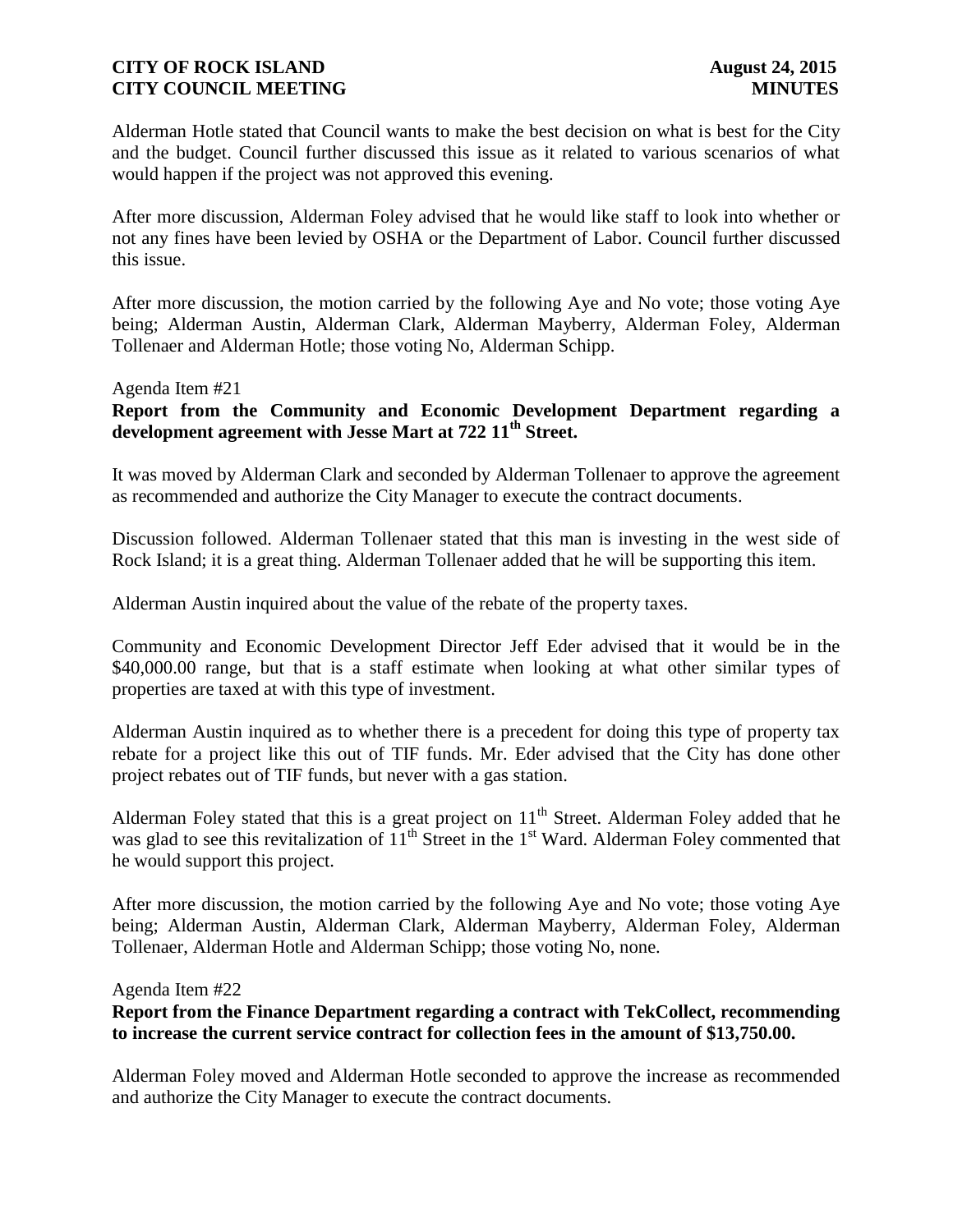Discussion followed. Alderman Austin inquired as to why the City is making this action and what is the benefit to the City as a result of having the collections manager position.

Finance Director Cynthia Parchert advised that the City went through and identified different types of account receivable agings. Ms. Parchert added that liens have been filed on properties where applicable and now the City is at the point where not all debt is lienable on the property. Ms. Parchert explained that there are some subrogation fees and stormwater fees that the City is unable to collect and TekCollect is going to help the City with these collections. Ms. Parchert added that there are approximately1000 accounts that are ready to be turned into them.

Council further discussed this item. Alderman Foley stated that at some point in the future, he would like a study session to discuss the collections process and how much has been collected since the hiring of this company.

After more discussion, the motion carried by the following Aye and No vote; those voting Aye being; Alderman Austin, Alderman Clark, Alderman Mayberry, Alderman Foley, Alderman Tollenaer, Alderman Hotle and Alderman Schipp; those voting No, none.

#### Agenda Item #23

**Report from the Community and Economic Development Department regarding an Ordinance of the City of Rock Island, Rock Island County, Illinois, approving a tax increment redevelopment plan and redevelopment project for the 1st Street redevelopment project area.** 

It was moved by Alderman Clark and seconded by Alderman Foley to consider, suspend the rules and pass the ordinance.

Discussion followed. Alderman Austin commented that items 23, 24 and 25 cover the same projects and inquired upon Community and Economic Development Director Jeff Eder to explain what each action makes happen.

Mr. Eder advised that this is per the State of Illinois TIF law. Mr. Eder stated that the first action is approving the redevelopment plan and redevelopment project. Mr. Eder pointed out that in the TIF Act, there is a number of criteria that the City has to meet in order to have an area qualify; this is what is being done in the plan and we are stating what kinds of redevelopment the City wants in the area. Mr. Eder stated that the second action is setting the official boundaries of the TIF, and the third action is putting in place the financial mechanism to tell the County how to collect taxes on those parcels.

After discussion, the motion carried by the following Aye and No vote; those voting Aye being; Alderman Austin, Alderman Clark, Alderman Mayberry, Alderman Foley, Alderman Tollenaer, Alderman Hotle and Alderman Schipp; those voting No, none.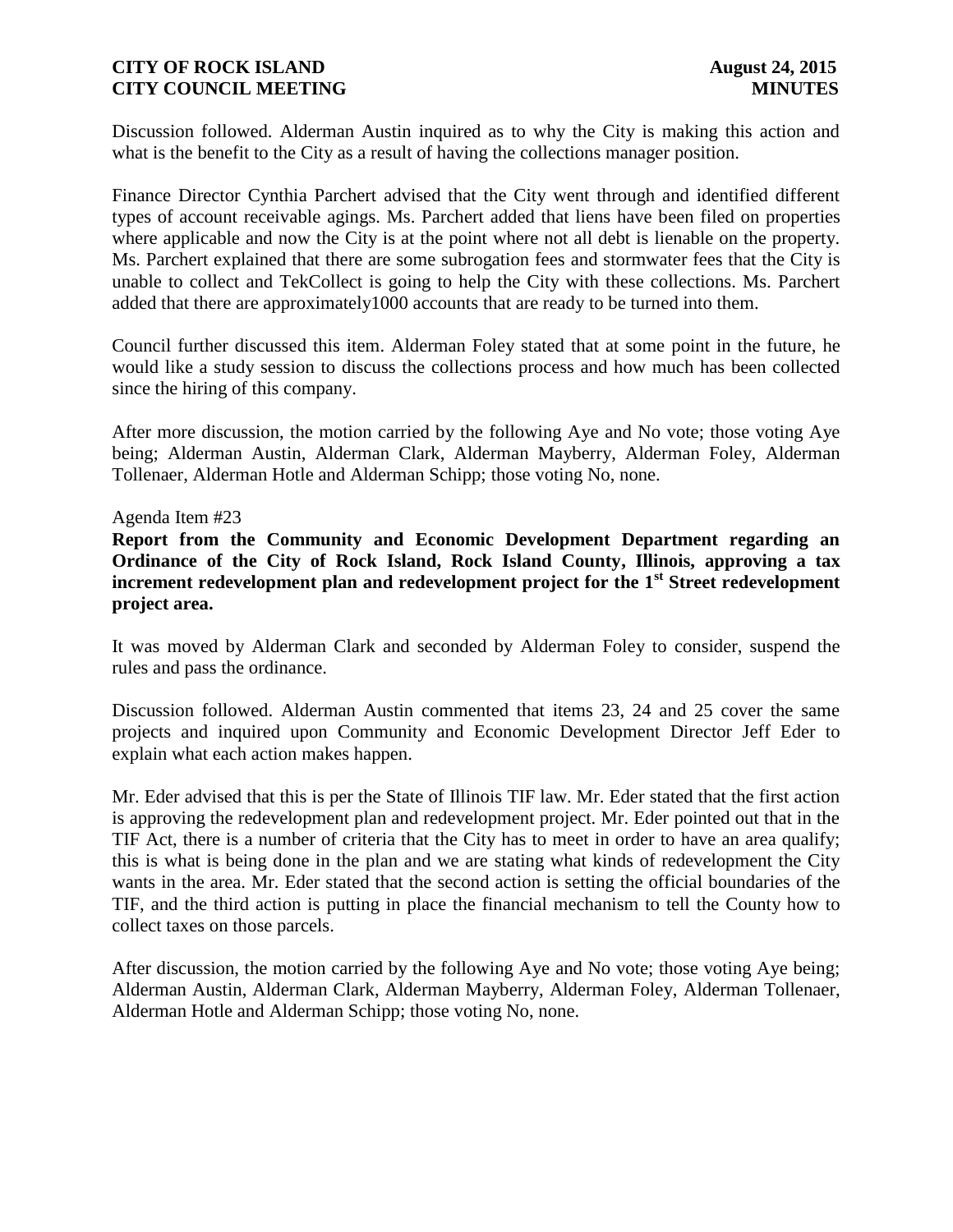Agenda Item #24 and Agenda Item #25

Alderman Hotle moved to approve items 24 and 25 and consider, suspend the rules and pass the ordinances, Alderman Foley seconded. The motion carried by the following Aye and No vote; those voting Aye being; Alderman Austin, Alderman Clark, Alderman Mayberry, Alderman Foley, Alderman Tollenaer, Alderman Hotle and Alderman Schipp; those voting No, none.

#### Agenda Item #24

**Report from the Community and Economic Development Department regarding an Ordinance of the City of Rock Island, Rock Island County, Illinois, designating the 1st Street redevelopment project area of said city a redevelopment project area pursuant to the tax increment allocation redevelopment act.** 

#### Agenda Item #25

**Report from the Community and Economic Development Department regarding an Ordinance of the City of Rock Island, Rock Island County, Illinois, adopting tax increment allocation financing for the 1st Street redevelopment project area.**

#### Agenda Item #26

#### **Report from the Community and Economic Development Department regarding the donation of City owned property at 602-604 10th Street to GROWTH.**

Alderman Hotle moved and Alderman Schipp seconded to approve the donation as recommended, authorize the City Manager to execute the contract documents and refer to the City Attorney for an ordinance. The motion carried by the following Aye and No vote; those voting Aye being; Alderman Austin, Alderman Mayberry, Alderman Foley, Alderman Tollenaer, Alderman Hotle and Alderman Schipp; those voting No, none. Alderman Clark abstained.

#### Agenda Item #27

### **Report from General Administration regarding posting signage and prohibiting smoking in parks.**

It was moved by Alderman Hotle and seconded by Alderman Foley to approve the posting of signage and prohibit smoking in any public park or recreation area as recommended and refer to the City Attorney for an ordinance.

Alderman Hotle stated that this is the right thing to do. Alderman Hotle added that she supports this item 100%.

Alderman Tollenaer inquired upon Parks and Recreation Director Bill Nelson to comment on the Park Board's decision and what their thought process was. Alderman Tollenaer then commented that he was not in support of this item.

Mr. Nelson advised that the Park Board gets a number of requests to have signage for different things in the parks. Mr. Nelson added that a lot of times, the requests are for promoting a social issue of some sort. Mr. Nelson stated that the primary concern is that when there are rules in the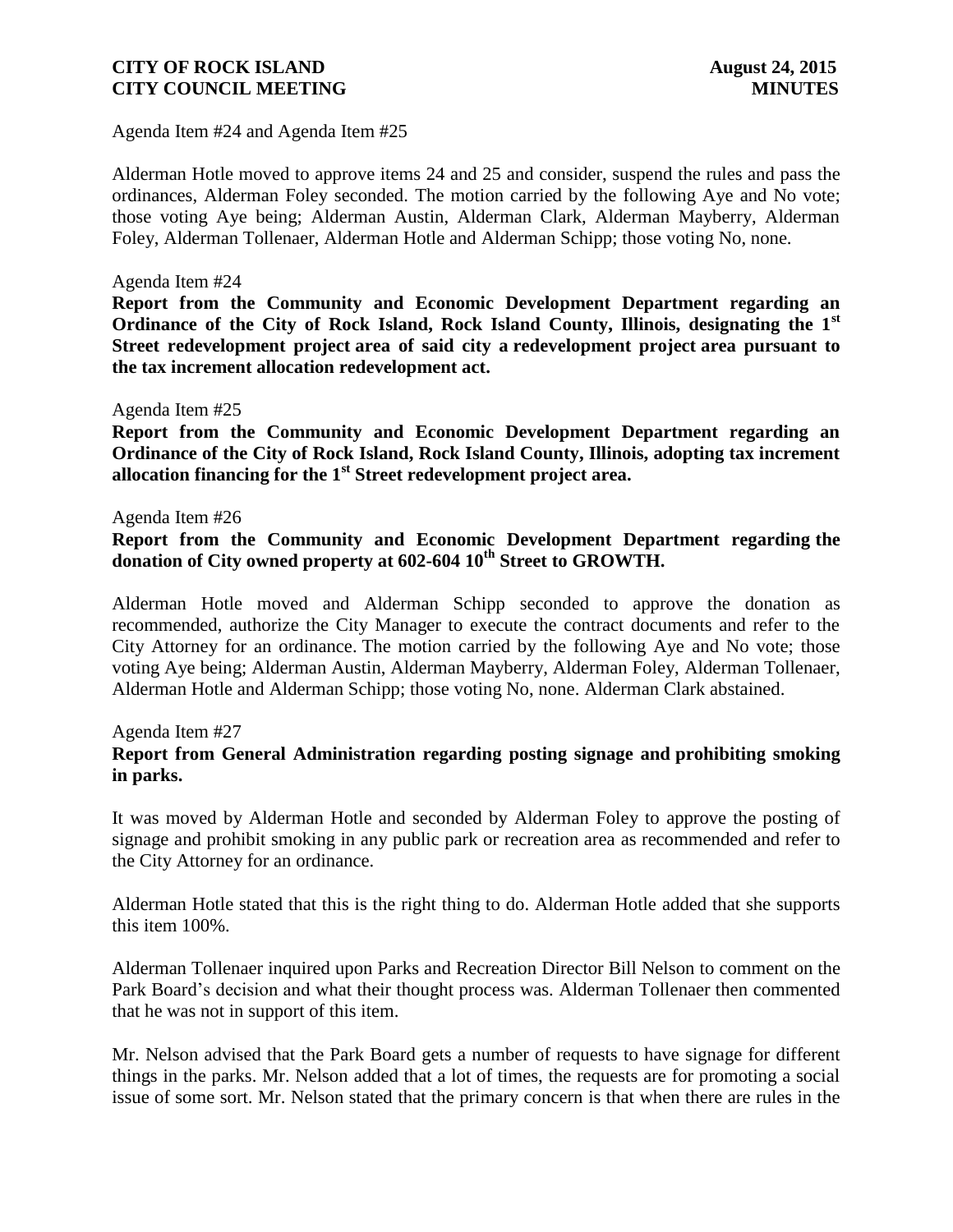parks, we want to make sure that people are obeying them because the rules that are posted are for immediate safety concerns. Mr. Nelson explained that the position that the Park Board had taken was that rather than have this large list of rules, they want to make sure the rules are simple and that these rules are immediate safety concerns so that people see them, read them and pay attention to them. Mr. Nelson pointed out that the Park Board did change the shelter reservation and ask people to be considerate of the people that don't smoke. Mr. Nelson stated that they want to encourage that issue, but not to the point of passing an ordinance where it becomes an issue and the police have to get involved.

Alderman Austin inquired upon Police Chief Jeff VenHuizen to speak on this item. Police Chief VenHuizen advised that given the nature of calls for service that the officers are responding to on a daily basis, a call for smoking in the park does not warrant a police response. Chief VenHuizen indicated that if the police were directed to respond to these types of calls, it is likely going to result in nothing more than a warning. Police Chief VenHuizen pointed out that it is going to take officers off the street to handle an issue that is so low in priority and not a police issue. The Chief added that he would be opposed to officers enforcing some sort of smoking ordinance or being directed to do so. Council and Police Chief VenHuizen further discussed this issue.

Alderman Austin stated that at this time, he would not be supporting this action. Alderman Austin further discussed this issue.

Alderman Foley stated that he has supported this item and pushed for this. Alderman Foley advised that this is not always enforceable, but if an officer is there and somebody is smoking, then it would be assumed that the officer would give then a ticket or warning. Alderman Foley commented that this is one way to keep Rock Island clean and beautiful. Council further discussed this item.

Alderman Austin inquired upon City Manager Thomas as to what his reasoning was for going forward with this action. City Manager Thomas stated that he sent this to Council last week and there was a consensus from the majority of Council that they were in support of moving forward with the ordinance. City Manager Thomas and Council further discussed this issue.

Council further discussed this item as it related to parks in other communities and enforcement in regards to the signage and the no smoking component.

Alderman Austin inquired as to whether Rock Island is the only city in the Quad City community that does not have a prohibition for smoking in the parks.

Mr. Nelson advised that one community has an ordinance, but does not put up signs and another community has put up signs but doesn't have an ordinance. Mr. Nelson advised that it is an issue of what Council wants to do.

Council further discussed this issue as it related to tobacco and smoking concerning vapor cigarettes and smokeless tobacco. Council also discussed what other areas would be included in an ordinance for no smoking.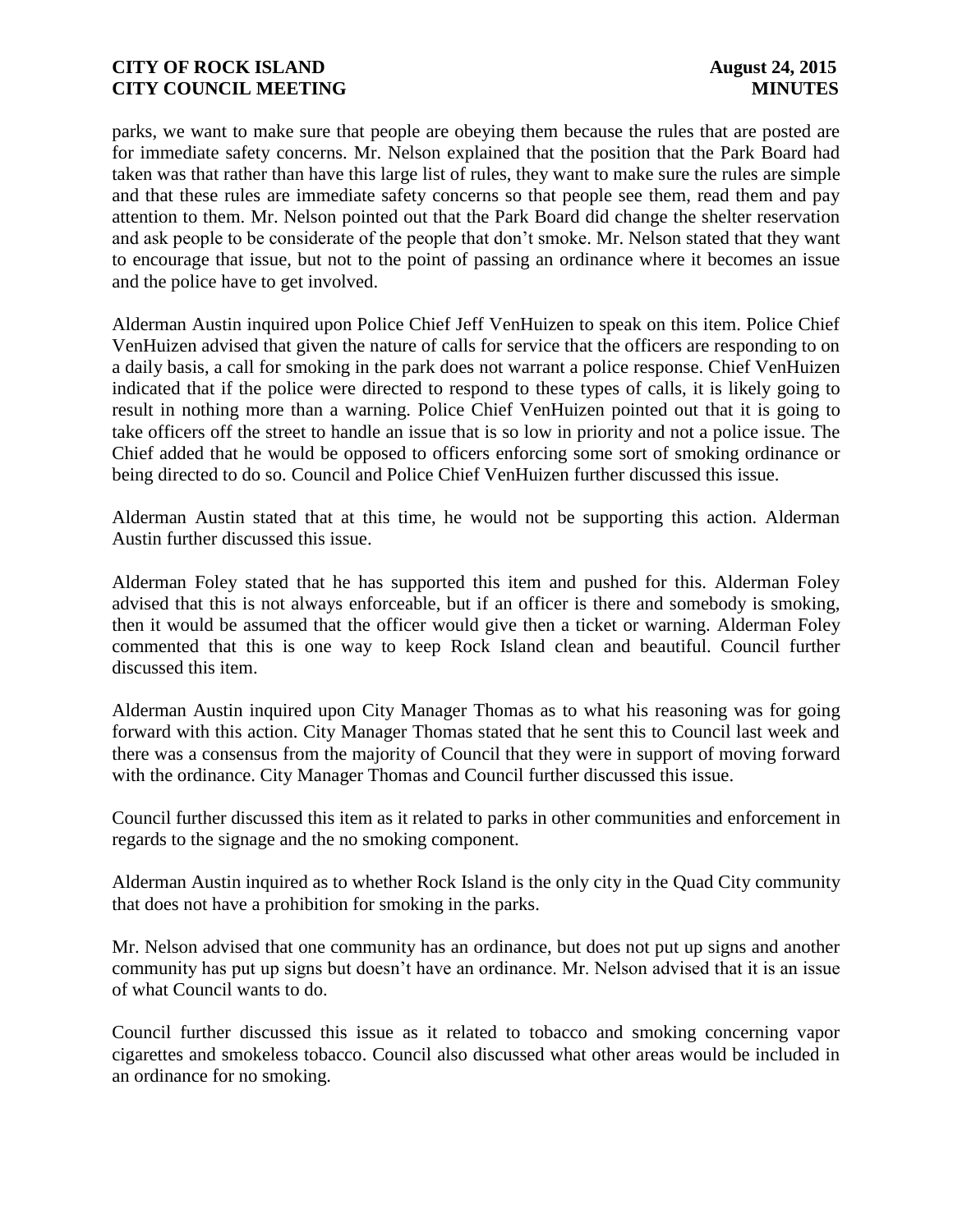After more discussion, Mayor Pauley stated that if you do it for one, you do it for all. Mayor Pauley added that if you say no smoking in City parks then it also includes golf courses. Council further discussed this issue.

Alderman Schipp advised that this addresses a non-issue and really solves nothing; it is not enforceable. Alderman Schipp added that the amount of feedback that would come back from this decision would be so unnecessarily negative. Alderman Schipp commented that there has been too much time debating this issue and the City has serious issues that deserve much more consideration and attention than this issue. Alderman Schipp further discussed this issue.

After more Council discussion, and by the raising of hands, the motion failed with three (3) Aldermen voting Aye and four (4) Alderman voting No.

### Agenda Item #28 **Report from the Mayor regarding appointments to the Preservation Commission.**

It was moved by Alderman Austin and seconded by Alderman Schipp to approve the appointments as recommended.

Alderman Schipp commented that these are excellent candidates.

The motion then carried by the following Aye and No vote; those voting Aye being; Alderman Austin, Alderman Clark, Alderman Mayberry, Alderman Foley, Alderman Tollenaer, Alderman Hotle and Alderman Schipp; those voting No, none.

Paul Fessler, Brian Leech and Elizabeth Anne DeLong were appointed to the Preservation Commission for three year terms expiring in 2018.

Agenda Item #29

**Report from the Fire Department regarding a request from local #26 of the IAFF to utilize the intersection of 30th Street and 18th Avenue on Friday, August 28th from 3:00 pm to 7:00 pm and Saturday, August 29th from 10:00 am to 2:00 pm for their MDA fundraiser "Fill the Boot" campaign.**

Alderman Foley moved and Alderman Hotle seconded to approve the request as recommended.

Alderman Foley commented that this is a great campaign to support.

The motion then carried by the following Aye and No vote; those voting Aye being; Alderman Austin, Alderman Clark, Alderman Mayberry, Alderman Foley, Alderman Tollenaer, Alderman Hotle and Alderman Schipp; those voting No, none.

#### Agenda Item #30

**Report from the City Clerk regarding two Sound Amplification permit applications from Augustana College to host a Late Night Event with music for the students outside on campus grounds on Saturday, September 5th from 8:00 pm to midnight and an outdoor**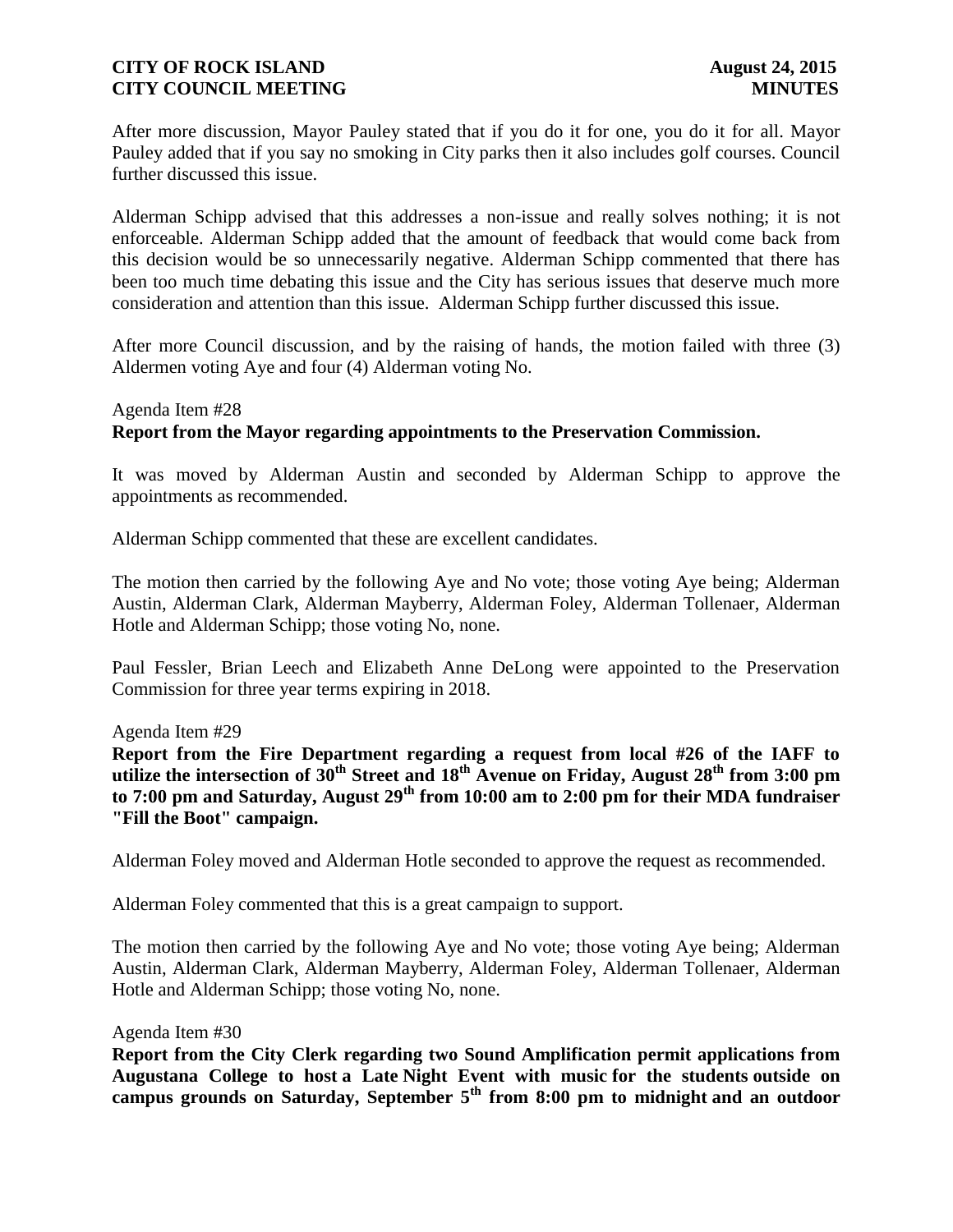# **concert on Saturday, October 24th from 8:00 pm to midnight as part of their homecoming festivities.**

It was moved by Alderman Hotle and seconded by Alderman Schipp to approve the sound amplification permits as recommended. The motion carried by the following Aye and No vote; those voting Aye being; Alderman Austin, Alderman Clark, Alderman Mayberry, Alderman Foley, Alderman Tollenaer, Alderman Hotle and Alderman Schipp; those voting No, none.

#### Agenda Item #31

**Report from the City Clerk regarding a Sound Amplification permit request from the Refuge Church to hold their annual three day outdoor revival on September 11th , 12th and 13th with sound amplification starting on Friday, September 11th from 6:00 pm to 9:00 pm, Saturday, September 12th from 10:00 am to 9:00 pm and Sunday, September 13th from 1:00 pm to 7:00 pm at Franklin Field.**

Alderman Clark moved and Alderman Hotle seconded to approve the sound amplification permit as recommended. The motion carried by the following Aye and No vote; those voting Aye being; Alderman Austin, Alderman Clark, Alderman Mayberry, Alderman Foley, Alderman Tollenaer, Alderman Hotle and Alderman Schipp; those voting No, none.

Agenda Item #32

**Report from the City Clerk regarding a request from Kavanaugh's Hilltop Tavern to have live entertainment outside from noon to midnight on Saturday, October 3, 2015 for their B-B-R Fest (BBQ-Blues-Rockabilly) at 1228 30th Street.**

It was moved by Alderman Austin and seconded by Alderman Hotle to approve the request as recommended, subject to complying with all liquor license regulations and subject to being closed down early if noise complaints are received. The motion carried by the following Aye and No vote; those voting Aye being; Alderman Austin, Alderman Clark, Alderman Mayberry, Alderman Foley, Alderman Tollenaer, Alderman Hotle and Alderman Schipp; those voting No, none.

Agenda Item #33 **Other Business.**

No one signed up to address Council to speak on a topic.

Alderman Schipp discussed the issue with Symbiont and Brandt as it related to item 20. Alderman Schipp stated that Mr. Carothers is a Rock Island resident and taxpayer and has a deep respect and love for the City. Alderman Schipp added that the Operating Engineers Local 150 is an organization that has been around since the late  $19<sup>th</sup>$  century and has been in the business of construction for many years. Alderman Schipp stated that he has talked to staff and interested parties and just wanted to have an open discussion to put the issues at rest, but also to make sure that everything is up to par concerning quality and safety. Alderman Schipp added that he was satisfied from what he heard from the Public Works Director.